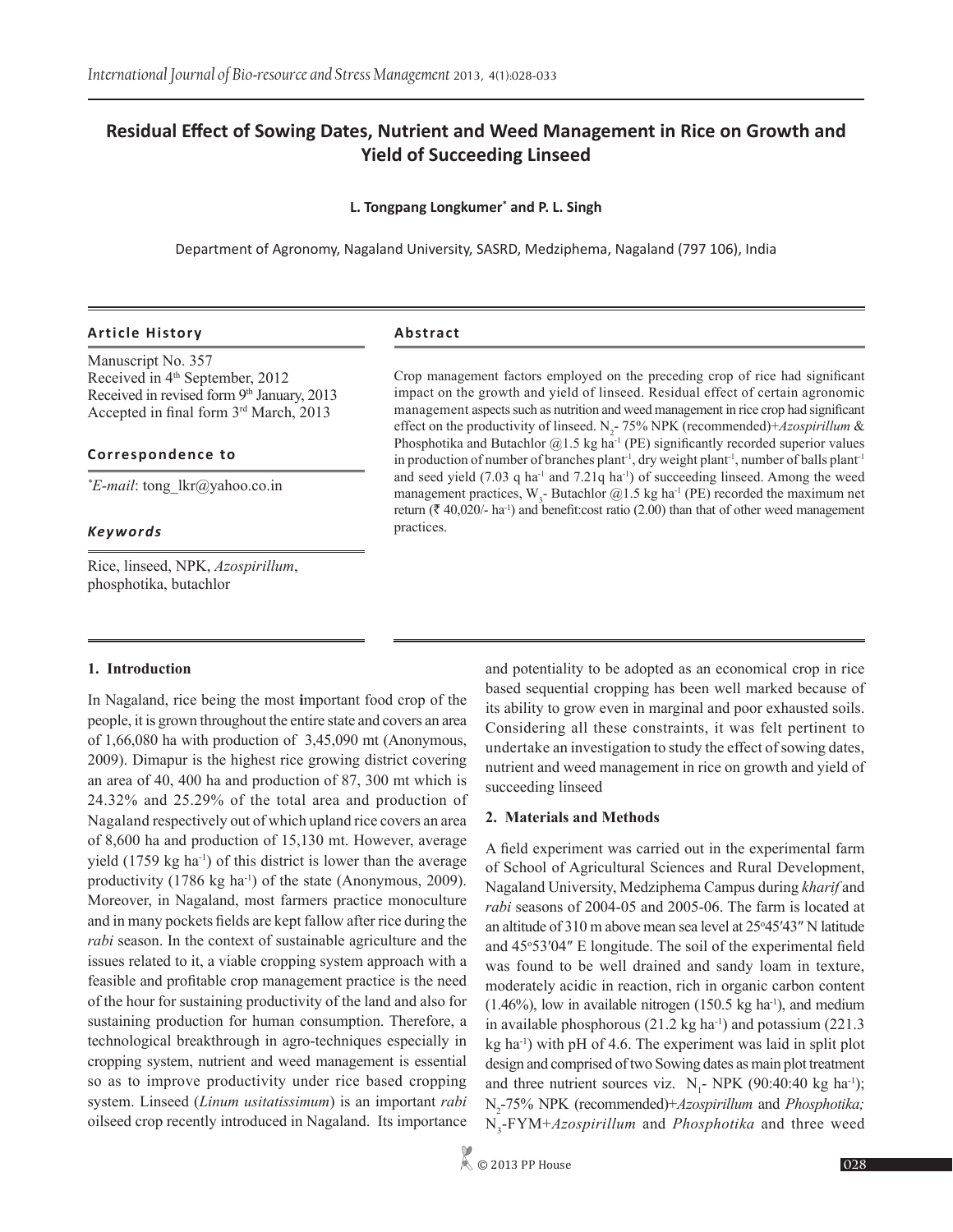management treatments as sub-plot treatments viz. W<sub>1</sub>-Mulching with locally available plant residues;  $W_2$ -Soil solarization with polythene sheet (0.05 mm) before 15 DAS;  $W_3$ -Butachlor @1.5 kg ha-1 (Pre-emergence). The rice seeds of local cv. *Leikhomo* were sown directly in the plots by line sowing method at a depth of 2-3 cm with 20 cm row to row and 10 cm plant to plant spacing. The first sowing was done on  $12<sup>th</sup>$  May, 2004 and the second sowing was done on  $27<sup>th</sup>$  May, 2004. In the second year, first sowing was done on  $12<sup>th</sup>$  May, 2005 and the second sowing was done on  $27<sup>th</sup>$  May, 2005 with a seed rate of 30 kg ha-1 respectively and Linseed was sown right after harvesting of rice. As per treatment, the required plots were solarized right after the last land preparation with transparent polythene sheets (0.05 mm thickness) before 15 DAS of the crop. Three thermometers in each treatment plots covering all blocks were installed at random at a depth of 5cm. Temperature measurements were taken daily for the first fifteen days before sowing. Well decomposed FYM  $\omega$  15 tonnes ha<sup>-1</sup> as per treatment requirement was uniformly broadcasted over the plots and thoroughly incorporated during final land preparation. As per treatment, *Azospirillum* and *Phosphotika* were applied and thoroughly incorporated in the plots earmarked for it. The plots were fertilized as per experimental details with required amount of N, P and K, respectively. Pre-emergence butachlor  $@1.5$  kg a.i. ha<sup>-1</sup> was applied the next day after sowing in the plots as per treatment requirement. The mulching was given with locally available mulches in the rows at 5 cm thickness one day after sowing only to the designated plots. The weed species present in the experimental plots were collected and identified by consulting available literature. Weed population was counted individually in each plot from inside a quadrate of 1 m2 . The counting was done at 30, 60, 90 DAS and at harvest. Weeds of the above dates of observation were removed and dried in the sun. Further these were oven dried at 75°C for 48 hours, and their weight recorded when the samples attained a constant weight.

## **3. Results and Discussion**

The results showed that crop management factors employed on the preceding crop had significant impact on the growth and yield of linseed. Though variation in sowing dates of rice did not have any significant effect on the succeeding linseed crop, however, the residual effect of certain agronomic management aspects such as nutrition and weed management in the rice crop had significant effect on the productivity of linseed. Medhi et al. (2002) reported that residual effect of different treatments applied on rice significantly increased the plant height, grain and straw yield of linseed.

## *3.1. Weed flora*

A close survey of the weed flora in the experimental plot

reveals that the predominant species of weeds found during the course of investigation were *Ageratum conyzoides, Axonopus compressus, Borreria hispida, Cyperus rotundus, Dactylactenium aegyptium, Digetaria sanguinalis, Eleusine indica, Euphorbia hirta, Imparata cylindrica, Mikania micrantha, Mimosa pudica and Setaria glauca.* The above finding is in agreement with that of Singh and Longkumer (2001); Laskar et al. (2005) who found that the dominant weed species of upland rice in Nagaland are *Ageratum conyzoides, Borreria hispida, Cyperus rotundus, Digetaria sanguinalis, Eleusine indica, Euphorbia hirta, Mimosa pudica, Mikania micrantha and Setaria glauca.*

## *3.2. Effect on plant height of linseed*

There were no significant differences observed on the plant height of linseed due to variation in sowing dates of rice (Table 1). However,  $S_1$  (12<sup>th</sup> May sowing) of rice showed greater plant height of linseed. Also, various nutrient sources and weed management treatments employed in rice had no significant effect on the plant height of linseed. Variation in sowing dates of rice had no significant impact on the number of branches plant**-1** of linseed. Likewise, various nutrient sources also had no significant effect on the production of number of branches in linseed. However, the residual effect of various weed management treatments in rice had significant effect on succeeding linseed crop. It was observed that  $W_3$ -Butachlor  $@1.5$  kg a.i. ha<sup>-1</sup> (PE) significantly recorded a superior value of 7.15 and 7.20 number of branches plant<sup>-1</sup> during the two years of investigation. Similar result was obtained in succeeding lentil crop after rice by Singh et al. (2000) in which residual effect of herbicides was found to have significant increase in yields of lentil.

## *3.3. Effect on dry weight of linseed*

There was no significant difference on the dry weight plant<sup>-1</sup> of linseed due to variation in sowing dates of rice (Table 1). Nevertheless, nutrient sources had significant residual effect on the dry weight plant-1 of linseed. The maximum dry weight plant<sup>-1</sup> 2.58 g and 2.66 g was obtained in plant receiving  $N_2$ -75% NPK (recommended)+*Azospirillum* and *Phosphotika* in both years, respectively. The weed management treatments also had significant effect on the dry weight plant<sup>-1</sup> of succeeding linseed. Among them,  $W_3$ -Butachlor @1.5 kg ha<sup>-1</sup> (PE) significantly recorded the highest values of  $2.58g$  plant<sup>-1</sup> and  $2.65g$  plant<sup>-1</sup> respectively during the two years of study. This finding is in agreement with that of Singh et al. (2000) who reported that residual effect of herbicides was found to have significant increase in yields of lentil. This can be further confirmed by the assertion of Reddy and Reddy (2010) who reported that in sequential cropping, preceding crop has considerable influence on the succeeding crop mainly due to changes in soil conditions, presence of allelopathic chemicals, and shift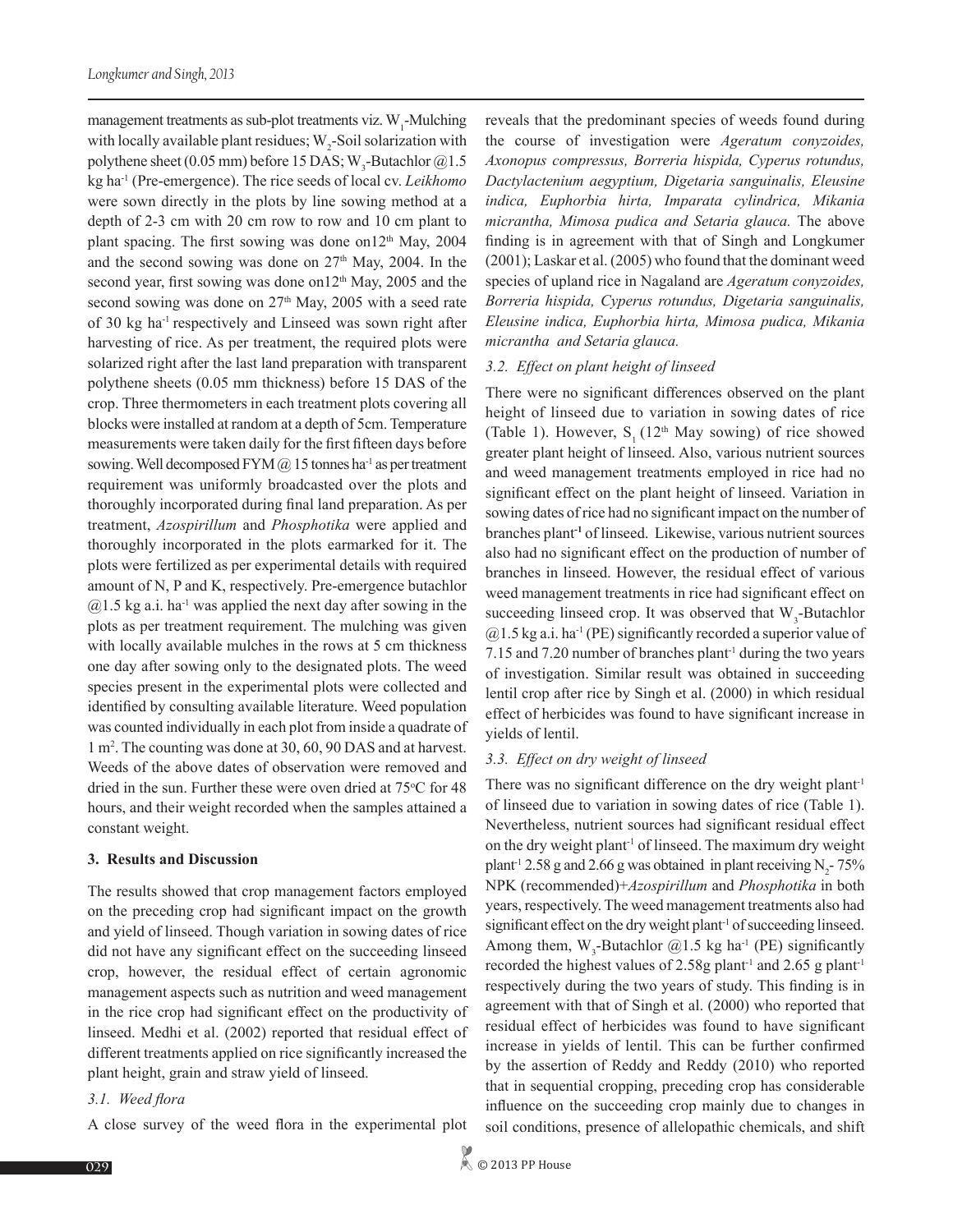Table 1: Effect of sowing dates, nutrient and weed management methods in rice and its residual effect on growth attributes of linseed

| Treatment                                                      | Plant height (cm) |           | Number of branches plant <sup>-1</sup> |           | Dry weight plant <sup>-1</sup> |           |
|----------------------------------------------------------------|-------------------|-----------|----------------------------------------|-----------|--------------------------------|-----------|
|                                                                | 2004              | 2005      | 2004                                   | 2005      | 2004                           | 2005      |
| <b>Effect of sowing Dates</b>                                  |                   |           |                                        |           |                                |           |
| $S1$ - Sowing done on 12 <sup>th</sup> May                     | 31.37             | 31.05     | 6.87                                   | 6.92      | 2.48                           | 2.51      |
| $S_2$ - Sowing done on 27 <sup>th</sup> May                    | 30.48             | 30.68     | 6.99                                   | 7.09      | 2.50                           | 2.55      |
| $SEm\pm$                                                       | 0.83              | 0.70      | 0.05                                   | 0.05      | 0.04                           | 0.05      |
| $CD (p=0.05)$                                                  | <b>NS</b>         | <b>NS</b> | <b>NS</b>                              | <b>NS</b> | <b>NS</b>                      | <b>NS</b> |
| <b>Effect of Nutrient sources</b>                              |                   |           |                                        |           |                                |           |
| N <sub>1</sub> - NPK (90:40:40 kg ha. <sup>-1</sup>            | 30.89             | 30.40     | 6.93                                   | 6.86      | 2.41                           | 2.42      |
| N <sub>2</sub> - 75% NPK (reccmd)+Azospirillum and Phosphotika | 31.33             | 31.53     | 7.01                                   | 7.11      | 2.58                           | 2.66      |
| $N3$ - FYM+Azospirillum and Phosphotika                        | 30.56             | 30.66     | 6.86                                   | 7.05      | 2.46                           | 2.51      |
| $SEm\pm$                                                       | 1.54              | 1.22      | 0.14                                   | 0.13      | 0.05                           | 0.08      |
| $CD (p=0.05)$                                                  | <b>NS</b>         | <b>NS</b> | <b>NS</b>                              | <b>NS</b> | 0.15                           | 0.22      |
| Effect of weed management                                      |                   |           |                                        |           |                                |           |
| $W_1$ - Mulching                                               | 30.50             | 30.06     | 6.72                                   | 6.80      | 2.40                           | 2.41      |
| W <sub>2</sub> - Soil solarization                             | 30.61             | 31.02     | 6.93                                   | 7.01      | 2.47                           | 2.53      |
| $W3$ - Butachlor @1.5 kg a.i. ha <sup>-1</sup> (PE)            | 31.67             | 31.51     | 7.15                                   | 7.20      | 2.58                           | 2.65      |
| $SEm\pm$                                                       | 1.54              | 1.22      | 0.14                                   | 0.13      | 0.05                           | 0.08      |
| $CD (p=0.05)$                                                  | <b>NS</b>         | <b>NS</b> | 0.41                                   | 0.38      | 0.15                           | 0.22      |

in weeds etc.

### *3.4. Effect on yield attributes of linseed*

Variation in sowing dates of rice had no significant effect on the production of number of balls plant<sup>-1</sup> and number of seeds ball<sup>-1</sup> of linseed (Table 2). However, nutrient and weed management treatments had significant residual effect on the number of balls plant<sup>-1</sup> of linseed. Among various nutrient sources, N<sub>2</sub>-75% NPK (recommended)+*Azospirillum* and *Phosphotika* recorded statistically superior values than other treatments with 33.61 and 30.89 respectively. Likewise, among weed management treatments  $W_3$ -Butachlor @1.5 kg ha<sup>-1</sup> (PE) significantly recorded 33.45 and 30.95 number of balls plant<sup>-1</sup>. During the present investigation, it was observed that variation in sowing dates, nutrient sources and weed management treatments employed in rice did not have any significant residual impact on the number of seeds ball <sup>-1</sup> and test weight of succeeding linseed crop. This phenomenon of indifference towards various treatments maybe attributed to the genotypic character of the crop.

## *3.5. Effect on yield of linseed*

There were no significant differences between the variations in sowing dates of rice on the yield of linseed. Nonetheless, seed yield of linseed was more with  $S_2 (27<sup>th</sup>$  May sowing). Significant differences were observed on the residual effect of nutrient

sources and weed management treatments in upland rice on the seed yield of succeeding linseed crop. It was observed that sources of nutrition had profound effect on linseed yields. Among them, N<sub>2</sub>-75% NPK (recommended)+*Azospirillum* and *Phosphotika* obtained significantly the highest seed yield in linseed with  $7.02q$  ha<sup>-1</sup> and  $7.13q$  ha<sup>-1</sup> respectively. Moreover, significantly, among weed management treatments,  $W_3$ -Butachlor  $(2.1.5 \text{ kg ha}^{-1}$  (PE) recorded statistically superior values over plant residue mulch and soil solarization by obtaining seed yield of  $7.03q$  ha<sup>-1</sup> and  $7.21q$  ha<sup>-1</sup> respectively in the two years of investigation. The above findings are in conformity with that of Medhi and Sarma (2000) who observed that integrated nutrient management in rice had significant residual effect on linseed resulting into significantly higher grain and stover yield. This can be further confirmed by the findings of Singh et al*.* (2000) who also obtained similar results in direct seeded rice-lentil cropping system where he found that residual effect of herbicides had significant increase in yields of lentil. Further, this finding can be established by the fact that in sequential cropping, preceding crop has considerable influence on the succeeding crop mainly due to changes in soil conditions, presence of allelopathic chemicals, and shift in weeds etc (Reddy and Reddy, 2010).

Effect on yield and test weight of rice

The data on grain and straw yield of upland rice (Table 3)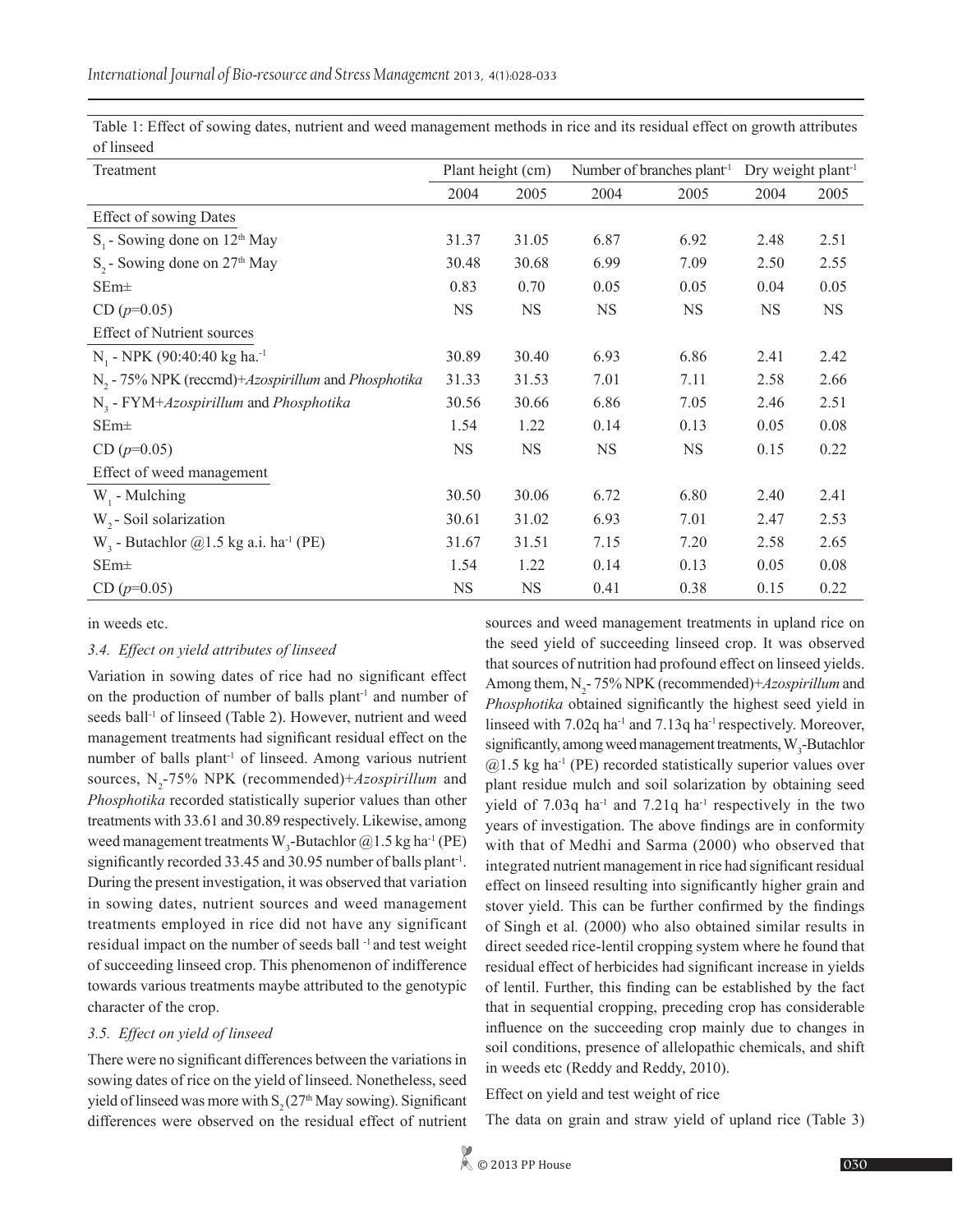| Treatment                                                          | Number of balls plant <sup>1</sup> |           | Number of seeds ball <sup>-1</sup> |             | Test weight $(g)$ |           | Seed yield (q ha <sup>-1)</sup> |           |
|--------------------------------------------------------------------|------------------------------------|-----------|------------------------------------|-------------|-------------------|-----------|---------------------------------|-----------|
|                                                                    | 2004                               | 2005      | 2004                               | 2005        | 2004              | 2005      | 2004                            | 2005      |
| Effect of sowing dates                                             |                                    |           |                                    |             |                   |           |                                 |           |
| $S1$ - Sowing done on 12 <sup>th</sup> May                         | 32.04                              | 29.43     | 8.24                               | 8.09        | 7.20              | 6.92      | 6.63                            | 6.86      |
| S <sub>2</sub> - Sowing done on 27 <sup>th</sup> May               | 32.63                              | 30.81     | 8.29                               | 8.14        | 8.08              | 6.93      | 7.04                            | 7.02      |
| $SEm\pm$                                                           | 0.10                               | 0.64      | 0.04                               | 0.06        | 0.16              | 0.02      | 0.10                            | 0.07      |
| $CD (p=0.05)$                                                      | <b>NS</b>                          | <b>NS</b> | <b>NS</b>                          | <b>NS</b>   | <b>NS</b>         | <b>NS</b> | <b>NS</b>                       | <b>NS</b> |
| Effect of nutrient sources                                         |                                    |           |                                    |             |                   |           |                                 |           |
| N <sub>1</sub> - NPK (90:40:40 kg ha <sup>-1</sup> )               | 31.29                              | 29.01     | 8.29                               | 8.08        | 7.53              | 6.92      | 6.65                            | 6.71      |
| N <sub>2</sub> - 75% NPK (reccmd)+ Azospirillum<br>and Phosphotika | 33.61                              | 30.89     | 8.33                               | 8.14        | 7.70              | 7.03      | 7.02                            | 7.13      |
| $N3$ - FYM+Azospirillum and<br>Phosphotika                         | 32.12                              | 30.45     | 8.17                               | 8.12        | 7.68              | 6.82      | 6.85                            | 6.98      |
| $SEm\pm$                                                           | 0.66                               | 0.48      | 0.22                               | 0.09        | 0.19              | 0.10      | 0.07                            | 0.13      |
| $CD (p=0.05)$                                                      | 1.94                               | 1.43      | <b>NS</b>                          | $_{\rm NS}$ | <b>NS</b>         | NS        | 0.21                            | 0.38      |
| Effect of weed management                                          |                                    |           |                                    |             |                   |           |                                 |           |
| W <sub>1</sub> - Mulching                                          | 31.32                              | 29.17     | 8.18                               | 8.06        | 7.56              | 6.92      | 6.66                            | 6.69      |
| $W2$ - Soil solarization                                           | 32.24                              | 30.23     | 8.19                               | 8.11        | 7.62              | 6.93      | 6.82                            | 6.92      |
| $W3$ - Butachlor @1.5 a.i. kg ha <sup>-1</sup> (PE)                | 33.45                              | 30.95     | 8.42                               | 8.18        | 7.74              | 6.92      | 7.03                            | 7.21      |
| $SEm\pm$                                                           | 0.66                               | 0.48      | 0.22                               | 0.09        | 0.19              | 0.10      | 0.07                            | 0.13      |
| $CD (p=0.05)$                                                      | 1.94                               | 1.43      | <b>NS</b>                          | <b>NS</b>   | <b>NS</b>         | <b>NS</b> | 0.21                            | 0.38      |

Table 2: Effect of sowing dates, nutrient and weed management methods in rice and its residual effect on yield attributes and seed yield (q ha<sup>-1</sup>) of linseed

Table 3: Effect of sowing dates, nutrient and weed management methods on grain yield (q ha<sup>-1</sup>), straw yield (q ha<sup>-1</sup>) and test weight of grains (g) of upland rice

| Treatment                                                     | Grain yield $(q \text{ ha}^{-1})$ |       | Straw yield (q ha-1) |       | Test weight of grains (g) |           |
|---------------------------------------------------------------|-----------------------------------|-------|----------------------|-------|---------------------------|-----------|
|                                                               | 2004                              | 2005  | 2004                 | 2005  | 2004                      | 2005      |
| Effect of sowing dates                                        |                                   |       |                      |       |                           |           |
| $S1$ - Sowing done on 12 <sup>th</sup> May                    | 21.65                             | 23.99 | 42.52                | 43.13 | 20.96                     | 21.23     |
| $S_2$ - Sowing done on 27 <sup>th</sup> May                   | 25.49                             | 27.81 | 45.41                | 45.43 | 20.73                     | 21.92     |
| $SEm\pm$                                                      | 0.13                              | 0.14  | 0.08                 | 0.20  | 0.33                      | 0.31      |
| $CD (p=0.05)$                                                 | 0.81                              | 0.82  | 0.51                 | 1.19  | <b>NS</b>                 | <b>NS</b> |
| Effect of nutrient sources                                    |                                   |       |                      |       |                           |           |
| N <sub>1</sub> - NPK (90:40:40 kg ha <sup>-1</sup> )          | 22.53                             | 24.67 | 43.02                | 43.58 | 20.88                     | 21.46     |
| N <sub>2</sub> - 75% NPK (reccmd)+ Azospirillum & Phosphotika | 24.35                             | 26.99 | 44.47                | 44.83 | 20.87                     | 21.71     |
| $N_{3}$ - FYM+ <i>Azospirillum &amp;</i> Phosphotika          | 23.83                             | 26.04 | 44.41                | 44.43 | 20.78                     | 21.57     |
| $SEm\pm$                                                      | 0.45                              | 0.24  | 0.41                 | 0.38  | 0.16                      | 0.20      |
| $CD (p=0.05)$                                                 | 1.34                              | 0.71  | 1.21                 | 1.12  | <b>NS</b>                 | <b>NS</b> |
| Effect of weed management                                     |                                   |       |                      |       |                           |           |
| $W1$ - Mulching                                               | 22.41                             | 24.44 | 43.13                | 43.50 | 20.83                     | 21.46     |
| W <sub>2</sub> - Soil Solarization                            | 23.18                             | 25.88 | 43.70                | 44.07 | 20.82                     | 21.64     |
| $W3$ - Butachlor @1.5 kg ha <sup>-1</sup> (PE)                | 25.12                             | 27.38 | 45.06                | 45.26 | 20.88                     | 21.63     |
| $SEm\pm$                                                      | 0.45                              | 0.24  | 0.41                 | 0.38  | 0.16                      | 0.20      |
| $CD (p=0.05)$                                                 | 1.34                              | 0.71  | 1.21                 | 1.12  | <b>NS</b>                 | <b>NS</b> |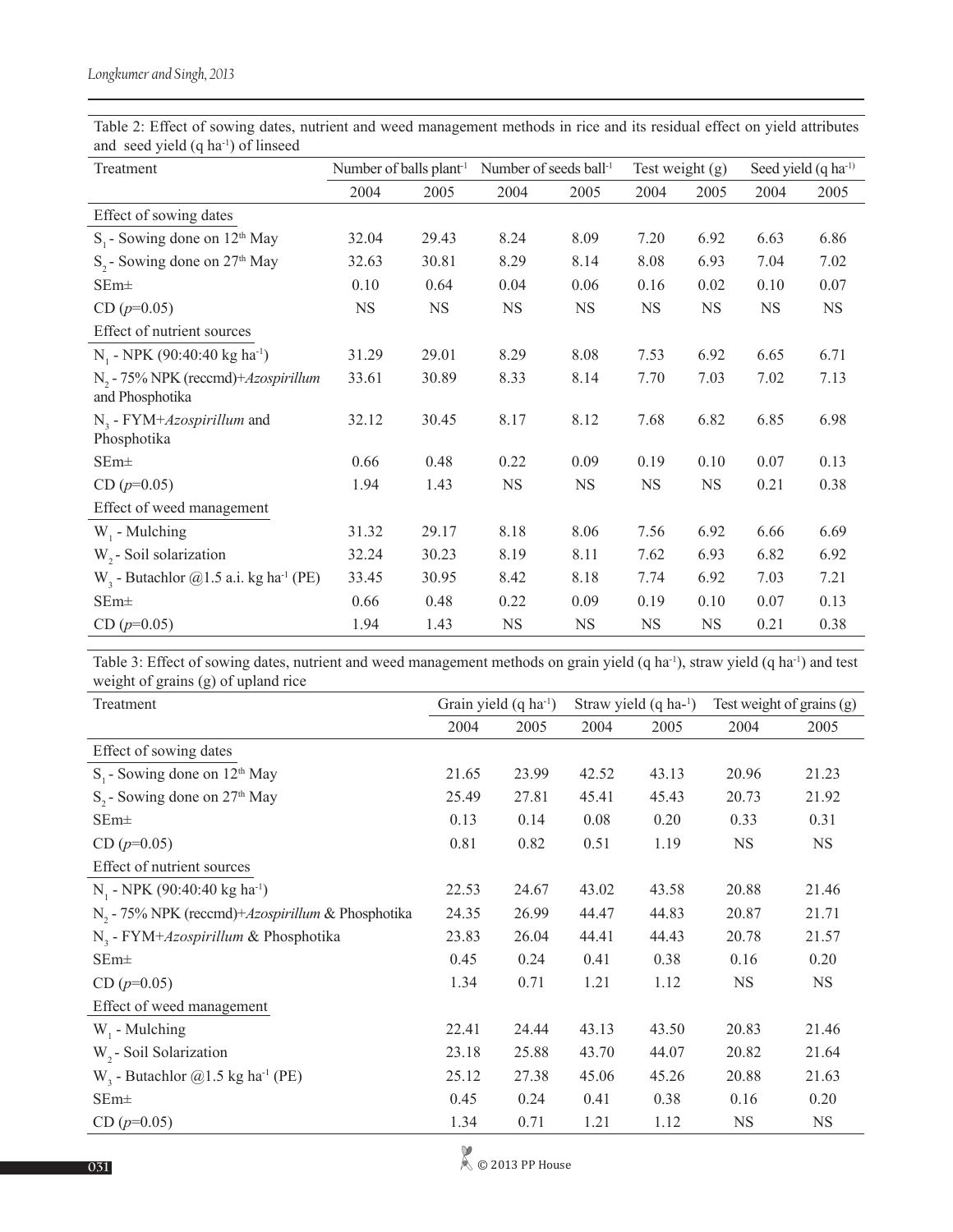was significantly affected by variation in sowing dates, nutrient sources and weed management practices. The highest grain yield  $(25.49$  and  $27.81$  q ha<sup>-1</sup>) and straw yield  $(45.41$  and 45.43 q ha<sup>-1</sup>) was obtained from crop sowing on  $27<sup>th</sup>$  May during both the years, respectively. Among different sources of nutrient, the maximum grain yield (24.35 and 26.99 q ha-1) and straw yield  $(44.47 \text{ and } 44.83 \text{ q ha}^{-1})$  was recorded from crop receiving N2 -75% NPK (recommended)+*Azospirillum* and *Phosphotika* during both the years, respectively. On the other hand, weed management treatment,  $W_{3}$ -Butachlor @1.5 kg ha $^{-1}$  (PE) recorded significantly highest grain yield (25.12) and 27.38 q ha<sup>-1</sup>) and straw yield (45.06 and 45.26 q ha<sup>-1</sup>) than other treatements, respectively. The test weight of rice did not

significantly influenced by variation in sowing dates, nutrient sources and weed management practices.

### *3.6. Economics*

The perusal of the data (Table 4) clearly indicated that sowing date on 27<sup>th</sup> May yielded more net return and benefit/cost ratio than sowing date on 12<sup>th</sup> May. Among the nutrient sources, N2 -75% NPK (recommended)+*Azospirillum* and *Phosphotika* gave the maximum net return ( $\bar{\tau}$  35,531/-ha<sup>-1</sup>) and benefit/ cost ratio (1.50) than that of other systems. Higher maximum return and benefit / cost ratio might be due to lower price of *Azospirillum* and *Phosphotika* as well as higher yield of rice and linseed. Among the weed management practices,  $W_3$ -Butachlor  $@1.5$  kg ha<sup>-1</sup> (PE) recorded the maximum net return

| Table 4: Agro-economic feasibility of upland rice-linseed cropping system        |                                   |      |                             |   |                        |                                   |               |                                    |                |      |  |
|----------------------------------------------------------------------------------|-----------------------------------|------|-----------------------------|---|------------------------|-----------------------------------|---------------|------------------------------------|----------------|------|--|
| Treatments                                                                       | Grain yield $(q \text{ ha}^{-1})$ |      |                             |   |                        |                                   |               |                                    |                |      |  |
|                                                                                  | 2004                              |      | 2005                        |   | Avg. of 2 yrs.         |                                   | $\mathcal{C}$ | D                                  | E              | F    |  |
|                                                                                  | A                                 | B    | A                           | B | A                      | B                                 |               |                                    |                |      |  |
| Effect of sowing dates                                                           |                                   |      |                             |   |                        |                                   |               |                                    |                |      |  |
| S <sub>1</sub> - Sowing done on 12 <sup>th</sup> May 21.65 6.63 23.99 6.86 22.82 |                                   |      |                             |   |                        | 13.49                             | 19,300.00     | 54,364.00<br>$(27,384+26,980)$     | 35,064.00 1.81 |      |  |
| $S_2$ - Sowing done on 27 <sup>th</sup> May 25.49 7.04 27.81 7.02 26.65 14.06    |                                   |      |                             |   |                        |                                   | 19,300.00     | 60,100.00<br>$(31,980+28,120)$     | 40,800.00 2.11 |      |  |
| Effect of nutrient sources                                                       |                                   |      |                             |   |                        |                                   |               |                                    |                |      |  |
| N <sub>1</sub> -NPK (90:40:40 kg ha <sup>-1</sup> )                              |                                   |      | 22.53 6.65 24.67 6.71 23.60 |   |                        | 13.36                             | 24.798.00     | 55,040.00<br>$(28,320+26,720)$     | 30,242.00      | 1.21 |  |
| $N_{2}$ - 75% NPK<br>(recmmded)+Azospirillum and<br>Phosphotika                  |                                   |      |                             |   |                        | 24.35 7.02 26.99 7.13 25.67 14.15 | 23,573.00     | 59,104.00<br>$(30,804+28,300)$     | 35,531.00 1.50 |      |  |
| $N_{2}$ - FYM+ <i>Azospirillum</i> and<br>Phosphotika                            | 23.83                             | 6.85 |                             |   | 26.04 6.98 24.94 13.83 |                                   | 23,450.00     | 57,588.00<br>$(29,928+27,660)$     | 34,138.00      | 1.45 |  |
| Effect of weed management                                                        |                                   |      |                             |   |                        |                                   |               |                                    |                |      |  |
| $W1$ - Mulching                                                                  | 22.41                             | 6.66 | 24.44 6.69 23.42            |   |                        | 13.35                             | 19,300.00     | 54,804.00<br>$(28,104+26,700)$     | 35,504.00      | 1.84 |  |
| $W2$ - Soil solarization                                                         | 23.18 6.82                        |      | 25.88 6.92 24.53            |   |                        | 13.74                             | 22,300.00     | 56,916.00<br>$(29, 436 + 27, 480)$ | 34,616.00 1.55 |      |  |
| W <sub>3</sub> - Butachlor $(2)$ 1.5 kg ha <sup>-1</sup><br>(PE)                 | 25.12                             | 7.03 | 27.38                       |   | 7.21 26.25             | 14.24                             | 19,960.00     | 59,980.00<br>$(31,500+28,480)$     | 40,020.00      | 2.00 |  |

A:Rice; B:Linseed; C:Cost of cultivation (Rice+Linseed) ( $\bar{\tau}$  ha<sup>-1</sup>); D:Gross return (Rice+Linseed) ( $\bar{\tau}$  ha<sup>-1</sup>), E:Net return ( $\bar{\tau}$  ha<sup>-1</sup>); F: B:C ratio, Fixed cost of cultivation;  $\bar{\tau}$  12,100+ $\bar{\tau}$  7,200 =  $\bar{\tau}$  19,300; Price of rice grain  $\partial \bar{\tau}$  12 kg<sup>-1</sup>; Linseed  $\partial \bar{\tau}$  20 kg<sup>-1</sup>

 $(\bar{\mathcal{F}} 40,020/-ha^{-1})$  and benefit/cost ratio (2.00) than that of other weed management practices. This might be due to higher gross and net return from rice and linseed.

#### **4. Conclusion**

From the present investigation it can be concluded that sowing of upland direct seed rice at the second fortnight of May after monsoon rains is an optimum sowing time and coupled with integrated nutrient sources involving 75% NPK (recommended) and biofertilizers like azospirillum and phosphate solubilising bacteria and weed management through use of Butachlor  $(2,1.5 \text{ kg ha}^{-1}$  (PE) brought about significant improvement in growth and yield of upland rice, besides contributing significant residual effect on succeeding